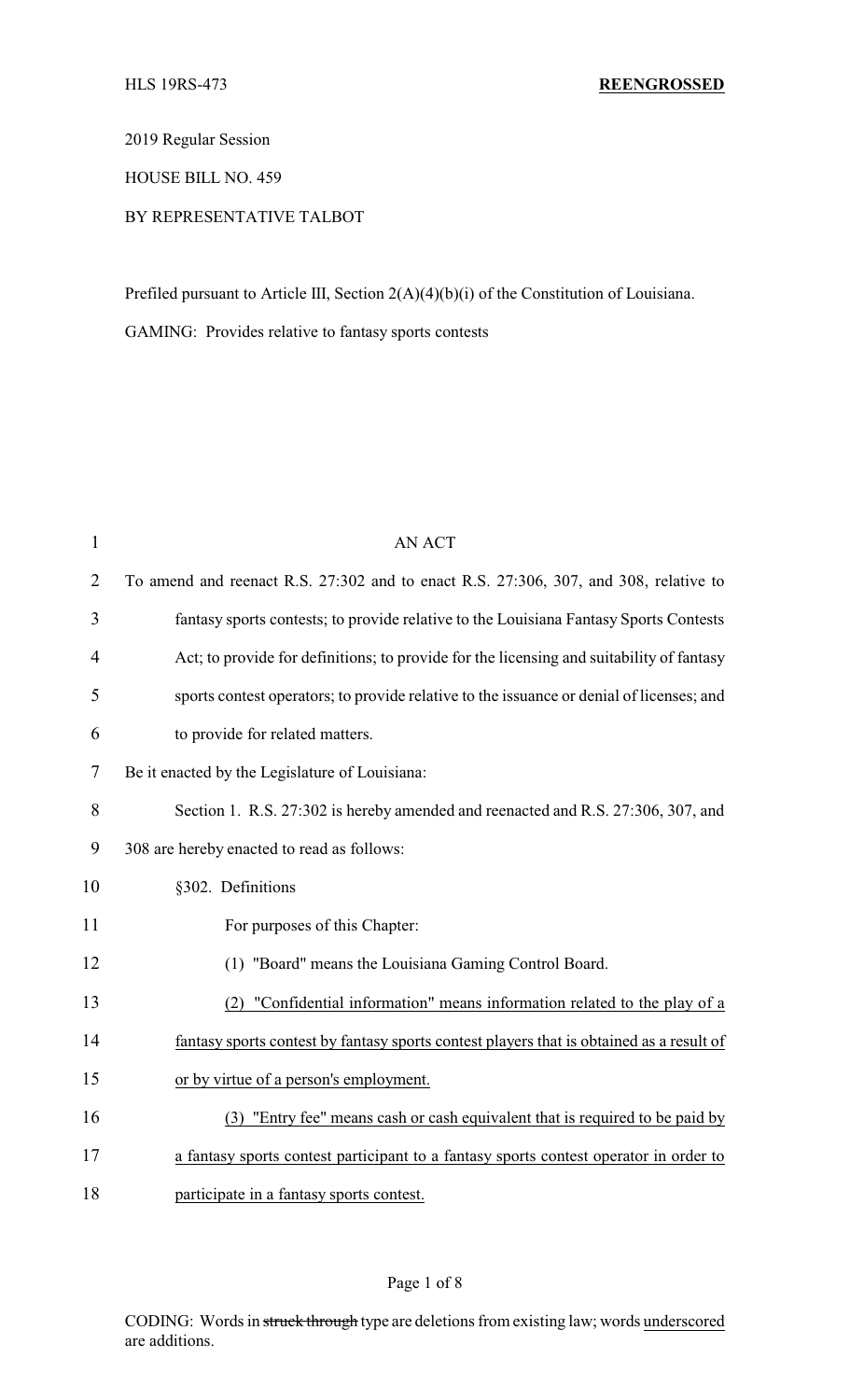| $\mathbf{1}$   | $(2)(4)$ "Fantasy sports contest" means any fantasy or simulation sports game            |
|----------------|------------------------------------------------------------------------------------------|
| $\overline{2}$ | or contest played through the internet or mobile device with all of the following        |
| 3              | elements:                                                                                |
| 4              | Participants create a simulation sports team based on the current<br>(a)                 |
| 5              | membership of actual amateur or professional sports organizations.                       |
| 6              | (b) All prizes and awards offered to winning participants are established and            |
| 7              | made known to the participants in advance of the game or contest, and the value of       |
| 8              | the prizes or awards is not determined by the number of participants or the amount       |
| 9              | of any fees paid by those participants.                                                  |
| 10             | (c) All winning outcomes reflect the relative knowledge and skill of the                 |
| 11             | participant and are predominantly determined by accumulated statistical results of       |
| 12             | the performance of the individuals, including athletes in the case of sporting events.   |
| 13             | (d) No winning outcome is based on either of the following:                              |
| 14             | (i) On the score, point-spread, or any performance or performances of any                |
| 15             | single real-world team or any combination of such teams.                                 |
| 16             | (ii) Solely on any single performance of an individual athlete in any single             |
| 17             | real-world sporting or other event.                                                      |
| 18             | (5) "Fantasy sports contest operator" or "operator" means a person or entity             |
| 19             | that is licensed by the board to offer a platform for the playing of fantasy sports      |
| 20             | contests, to administer one or more fantasy sports contests with an entry fee, and to    |
| 21             | award a prize of value.                                                                  |
| 22             | "Fantasy sports contest player" or "player" means a person who<br>(6)                    |
| 23             | participates in a fantasy sports contest offered by a fantasy sports contest operator.   |
| 24             | "Gross fantasy sports contest revenues" means the amount equal to the<br>(7)             |
| 25             | total of all entry fees that a fantasy sports contest operator collects from all fantasy |
| 26             | sports contest players, multiplied by the location percentage for the state of           |
| 27             | Louisiana.                                                                               |
| 28             | "Location percentage" means, for each fantasy sports contest, the<br>(8)                 |
| 29             | percentage rounded to the nearest tenth of a percent of the total of entry fees          |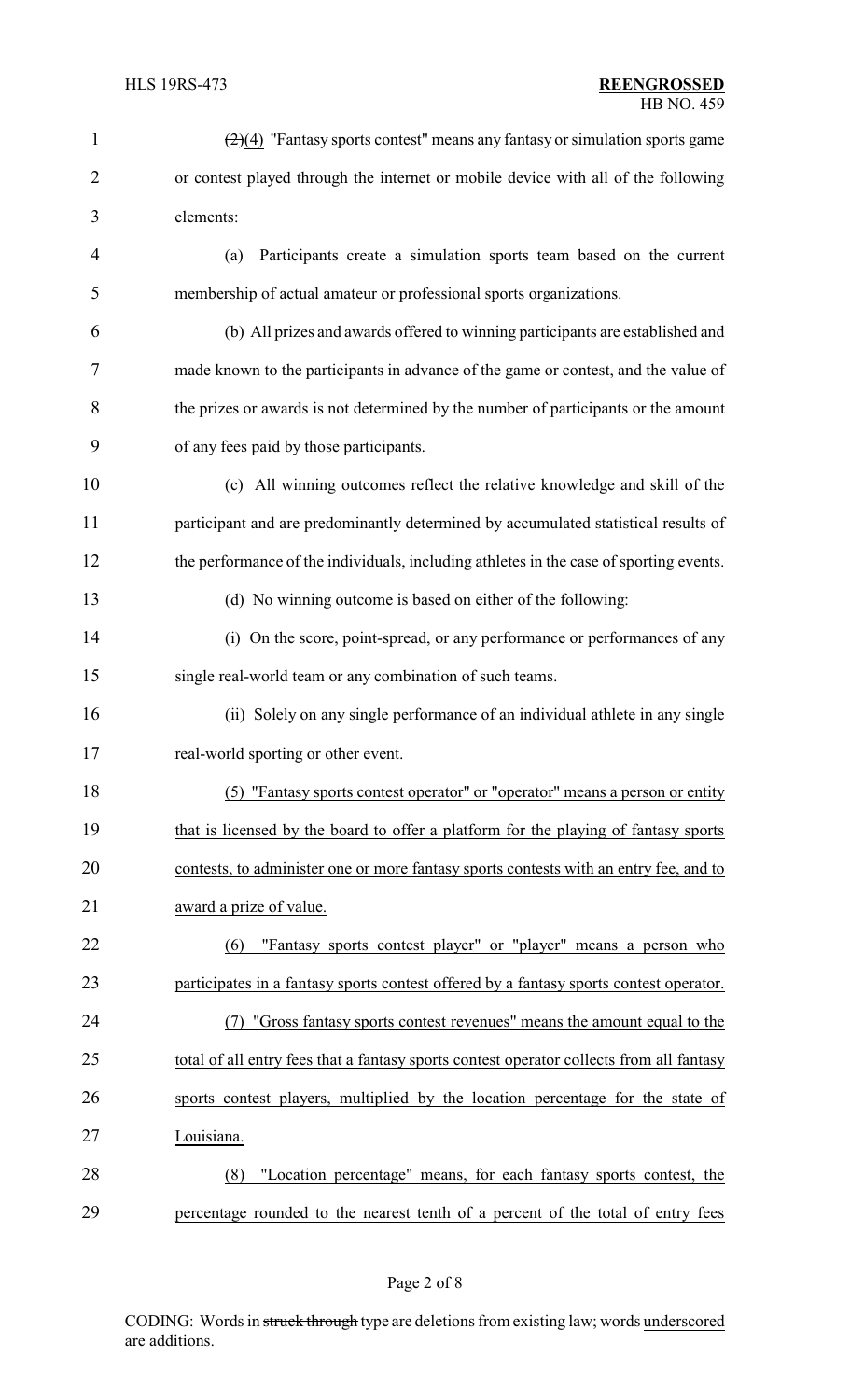| 1              | collected from fantasy sports contest players located in the state of Louisiana,     |
|----------------|--------------------------------------------------------------------------------------|
| $\overline{2}$ | divided by the total entry fees collected from such players participating in fantasy |
| 3              | sports contests.                                                                     |
| 4              | (9) "Net revenue" means for all fantasy sports contests, the amount equal to         |
| 5              | the total entry fees collected from all participants entering such fantasy sports    |
| 6              | contests, less the winnings paid to participants in the contests.                    |
| 7              | $\ast$<br>*<br>*                                                                     |
| 8              | §306. Licensing of fantasy sports contest operators                                  |
| 9              | A. No fantasy sports contest operator shall offer any fantasy sports contest         |
| 10             | in this state without first being licensed by the board. Applications for licensure  |
| 11             | shall be on forms provided by the board.                                             |
| 12             | B. Before obtaining a license to offer fantasy sports contests in this state, a      |
| 13             | fantasy sports contest operator shall:                                               |
| 14             | (1) Be authorized to transact business in this state; and                            |
| 15             | (2)<br>Demonstrate to the board that the operator is suitable for licensing          |
| 16             | pursuant to R.S. 27:28.                                                              |
| 17             | C. Any fantasy sports contest operator that allows its license to lapse,             |
| 18             | without requesting an extension of time to file for renewal of the license, shall be |
| 19             | required to resubmit an initial application for licensure. An extension may be       |
| 20             | granted by the board upon receipt of a written request prior to the lapse of the     |
| 21             | license.                                                                             |
| 22             | §307. Issuance or denial of license                                                  |
| 23             | A. The board shall consider all applications for licensure and shall issue a         |
| 24             | valid license to an applicant that meets the criteria set forth in this Chapter.     |
| 25             | B. The board shall deny a license to any applicant who does not meet the             |
| 26             | criteria as set forth in this Chapter and as established by the board.               |
| 27             | The board shall issue or deny an operator's license within sixty days of             |
| 28             | receipt of an application for licensure. If a license is not issued, the board shall |
| 29             | provide the operator with specific reasons for not issuing a license.                |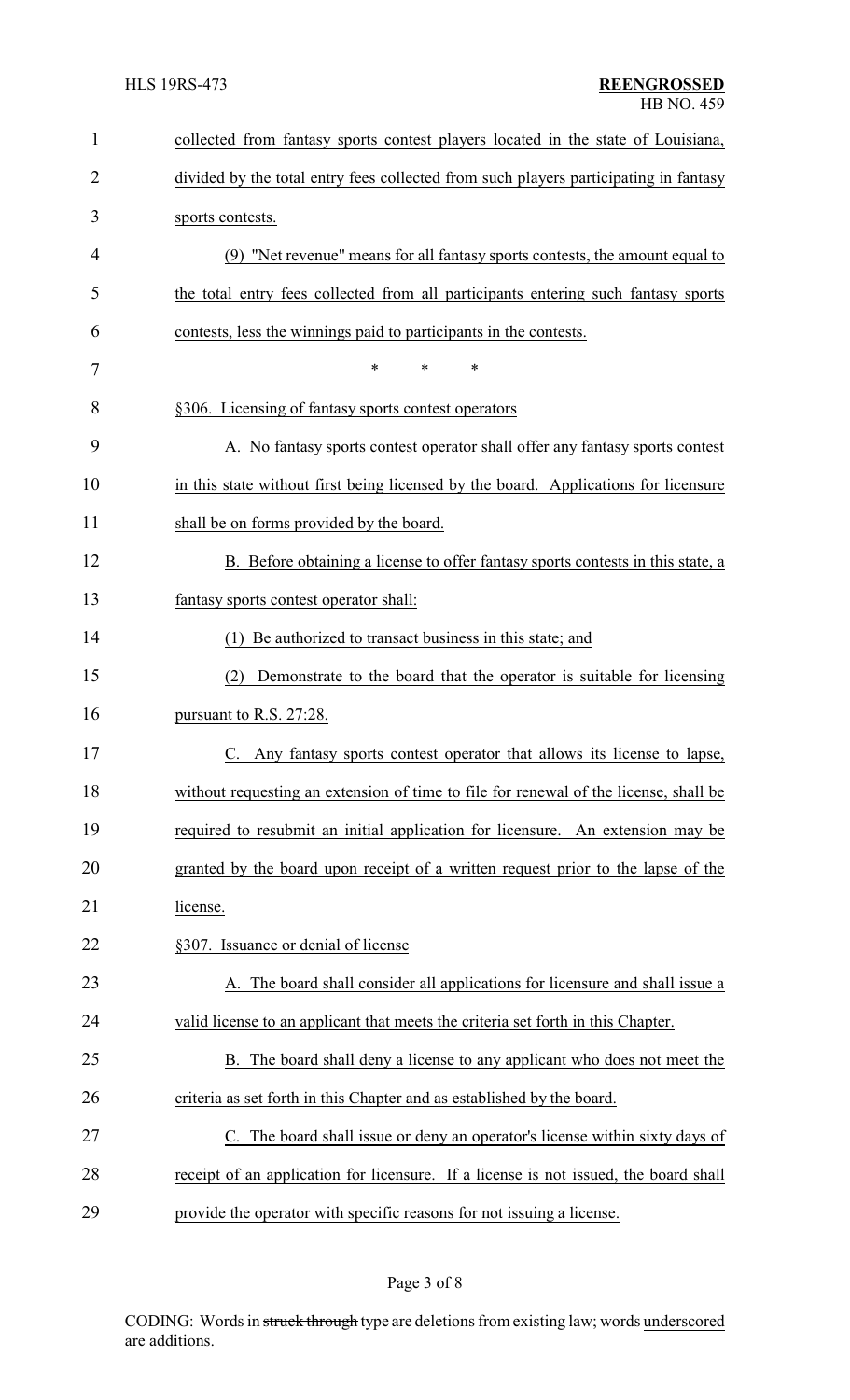| $\mathbf{1}$ | §308. License Requirements                                                             |
|--------------|----------------------------------------------------------------------------------------|
| 2            | A. As a condition of licensure, a fantasy sports contest operator shall submit         |
| 3            | evidence to the board that the operator has established and will implement             |
| 4            | commercially reasonable procedures for fantasy sports contests with an entry fee       |
| 5            | that:                                                                                  |
| 6            | Prevent employees of the fantasy sports contest operator, and relatives                |
| 7            | of an employee living in the same household as an employee of an operator, from        |
| 8            | competing in fantasy sports contests offered by an operator in which the operator      |
| 9            | offers a cash prize to the general public.                                             |
| 10           | Prevent sharing of confidential information that could affect fantasy<br>(2)           |
| 11           | sports contests with third parties until the information is made publicly available.   |
| 12           | (3) Provide that no winning outcome is based on the score, point spread, or            |
| 13           | any performance of any single actual sports team or combination of such teams or       |
| 14           | solely on any single performance of an individual athlete or participant in any single |
| 15           | actual sporting event.                                                                 |
| 16           | Ensure that any of following persons do not participate in fantasy sports<br>(4)       |
| 17           | contests:                                                                              |
| 18           | Athletes and individuals who participate in or officiate a game or<br>(a)              |
| 19           | competition that is the subject of a fantasy sports contest.                           |
| 20           | (b) Any sports agent, team employee, referee, or league official associated            |
| 21           | with a sport or athletic event.                                                        |
| 22           | (5) Verify that a fantasy sports contest player is twenty-one years of age or          |
| 23           | older.                                                                                 |
| 24           | Provide fantasy sports contest players with access to information on<br>(6)            |
| 25           | responsible play.                                                                      |
| 26           | Provide fantasy sports contest players with access to information on                   |
| 27           | seeking assistance regarding compulsive or problem gambling.                           |
| 28           | (8) Provide fantasy sports contest players with access to the fantasy sports           |
| 29           | contest player's play history and account details.                                     |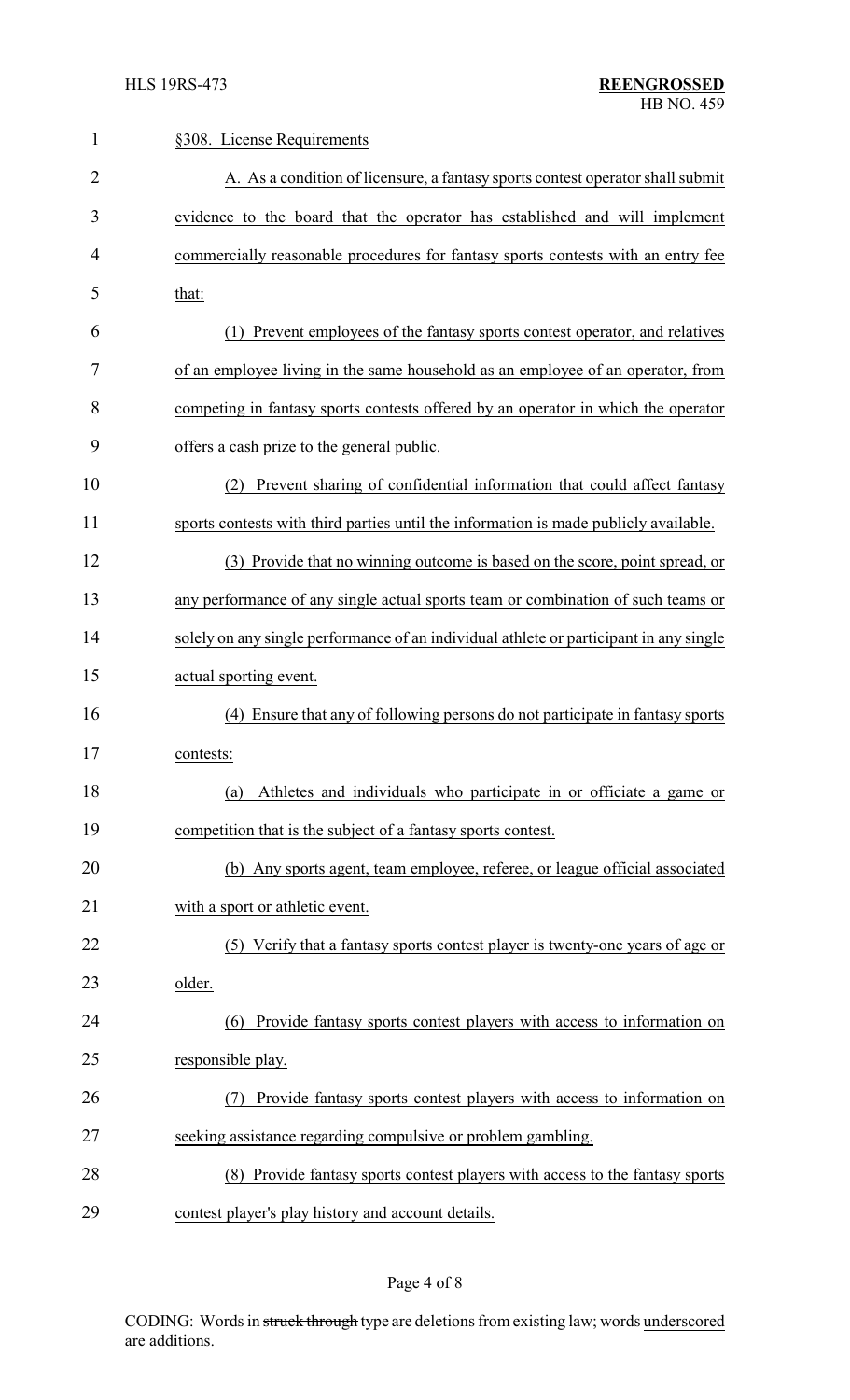| $\mathbf{1}$   | Allow individuals to restrict themselves from entering a fantasy sports<br>(9)                |
|----------------|-----------------------------------------------------------------------------------------------|
| $\overline{2}$ | contest upon request and provide reasonable steps to prevent the person entering              |
| 3              | fantasy sports contests offered by an operator.                                               |
| 4              | (10) Disclose the limit on the number of entries that a fantasy sports contest                |
| 5              | player may submit in a fantasy sports contest and provide reasonable steps to prevent         |
| 6              | players from submitting more than the limit.                                                  |
| 7              | (11) Segregate fantasy sports contest player funds from operational funds or                  |
| 8              | maintain a reserve that exceeds the amount of player funds on deposit, which may              |
| 9              | not be used for operational activities. Reserve funds may take the form of cash, cash         |
| 10             | equivalents,<br>payment process reserves, payment processor receivables,<br>an                |
| 11             | irrevocable letter of credit, a bond, or a combination thereof, in the amount that must       |
| 12             | exceed the total balances of the fantasy sports contest players' accounts.                    |
| 13             | Provide that fantasy sports contests are required to be conducted in a<br>(12)                |
| 14             | venue where the fantasy sports contest player must be at least twenty-one years of            |
| 15             | age.                                                                                          |
| 16             | B. A fantasy sports contest operator shall not offer fantasy sports contests                  |
| 17             | based on the performances of participants in high school or youth athletic events             |
| 18             | C. A fantasy sports contest operator may not offer a fantasy sports contest                   |
| 19             | to the general public that does not establish and make known all prizes and awards            |
| 20             | offered to winning participants in advance of the game or contest.                            |
| 21             | D. A licensed fantasy sports contest operator shall:                                          |
| 22             | Annually contract with a certified public accountant to conduct an<br>(1)                     |
| 23             | independent audit that is consistent with the standards accepted by the American              |
| 24             | Institute of Certified Public Accountants.                                                    |
| 25             | Submit to the board a copy of the audit report.<br>(2)                                        |
| 26             | Section 2. This Act shall become effective upon signature by the governor or, if not          |
| 27             | signed by the governor, upon expiration of the time for bills to become law without signature |
| 28             | by the governor, as provided by Article III, Section 18 of the Constitution of Louisiana. If  |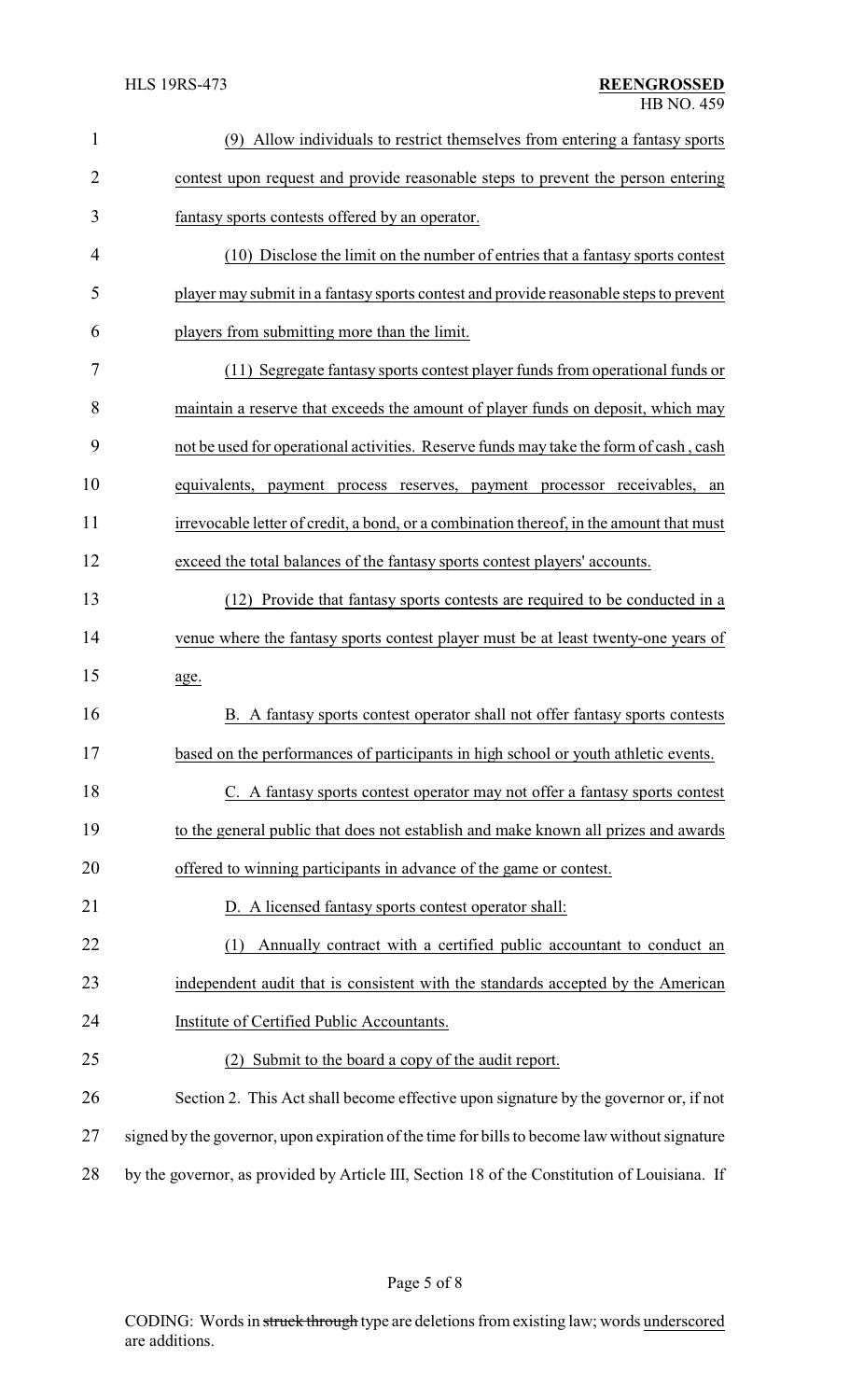- 1 vetoed by the governor and subsequently approved by the legislature, this Act shall become
- 2 effective on the day following such approval.

### **DIGEST**

The digest printed below was prepared by House Legislative Services. It constitutes no part of the legislative instrument. The keyword, one-liner, abstract, and digest do not constitute part of the law or proof or indicia of legislative intent. [R.S. 1:13(B) and 24:177(E)]

HB 459 Reengrossed 2019 Regular Session Talbot

**Abstract:** Provides relative to the regulation of fantasy sports contests in this state.

Present law provides for the "Louisiana Fantasy Sports Contests Act", which called for a proposition election held on November 6, 2018, to determine whether fantasysports contests were to be permitted in a particular parish.

Present law provides for a definition of "fantasy sports contests", which means any fantasy or simulation sports game or contest played through the internet or mobile device with all of the following elements:

- (1) Participants create a simulation sports team based on the current membership of actual amateur or professional sports organizations.
- (2) All prizes and awards offered to winning participants are established and made known to the participants in advance of the game or contest, and the value of the prizes or awards is not determined by the number of participants or the amount of any fees paid by those participants.
- (3) All winning outcomes reflect the relative knowledge and skill of the participant and are predominantly determined by accumulated statistical results of the performance of the individuals, including athletes in the case of sporting events.
- (4) No winning outcome is based on either of the following:
	- (a) On the score, point-spread, or any performance or performances of any single real-world team or any combination of such teams.
	- (b) Solely on any single performance of an individual athlete in any single realworld sporting or other event.

Proposed law retains present law and adds definitions for the terms "confidential information", "entry fee", "fantasy sports contest operator", "fantasy sports contest player", "gross fantasy sports contests revenues", "location percentage", and "net revenue".

Proposed law requires a fantasy sports contest operator to be licensed by the La. Gaming Control Board.

Proposed law provides that a fantasy sports contest operator must:

- (1) Be authorized to transact business in this state.
- (2) Demonstrate to the La. Gaming Control Board that the operator is suitable for licensing pursuant to present law (R.S. 27:28).

#### Page 6 of 8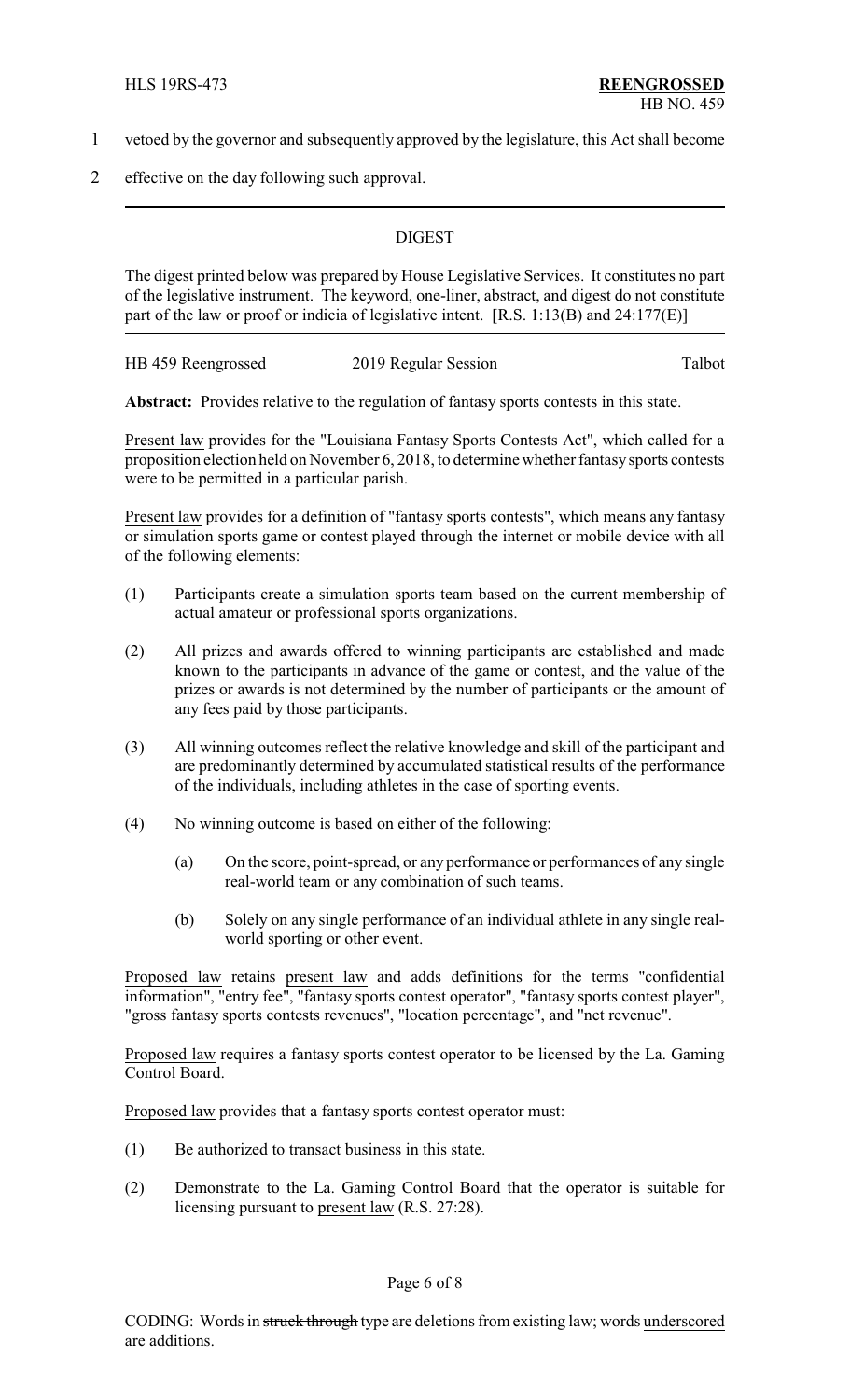Proposed law provides that any fantasy sports contest operator that allows its license to lapse, without requesting an extension of time to file for a renewal, is required to resubmit an initial application for licensure.

Proposed law requires the board to issue or deny a fantasy sports contest operator's license within 60 days of receipt of application for licensure. Provides that the board shall provide an operator with specific reasons if a license is not issued.

Proposed law provides that as a condition of licensure, a fantasy sports contest operator is required to submit evidence to the board that the operator has established and will implement certain commercially reasonable procedures for fantasy sports contests which include but are not limited to:

- (1) The verification that a fantasy sports contest player is 21 years of age or older.
- (2) The requirement that fantasy sports contests are conducted in a venue where the fantasy sports contest player is at least 21 years of age or older.

Proposed law prohibits fantasy sports contests operators from offering fantasy sports contests based on the performances of participants in high school or youth athletic events.

Proposed law requires a licensed fantasy sports contest operator to:

- (1) Annually contract with a certified public accountant to conduct an audit that is consistent with the standards accepted by the American Institute of Certified Public Accountants.
- (2) Submit to the board a copy of the audit report.

Effective upon signature of the governor or lapse of time for gubernatorial action.

(Amends R.S. 27:302; Adds R.S. 27:306, 307, and 308)

### Summary of Amendments Adopted by House

- The Committee Amendments Proposed by House Committee on Administration of Criminal Justice to the original bill:
- 1. Remove proposed law language that a fantasy sports contest operator may offer fantasy sports contests during the time its application for licensure is pending before the La. Gaming Control Board.
- 2. Require the fantasy sports contest operator to demonstrate to the La. Gaming Control Board that the operator is suitable for licensing pursuant to present law.
- 3. Remove proposed law language requirement that the fantasy sports contest operator pay a fee.
- 4. Remove proposed law language that provides that a fantasy sports contest operator's license is transferable.
- 5. Raise the age of a fantasy sports contest player from 18 to 21.
- 6. Provide that fantasy sports contests are to be conducted in a venue where the fantasy sports contest player must be at least 21 years of age.
- 7. Add an exception to the Public Records Law.